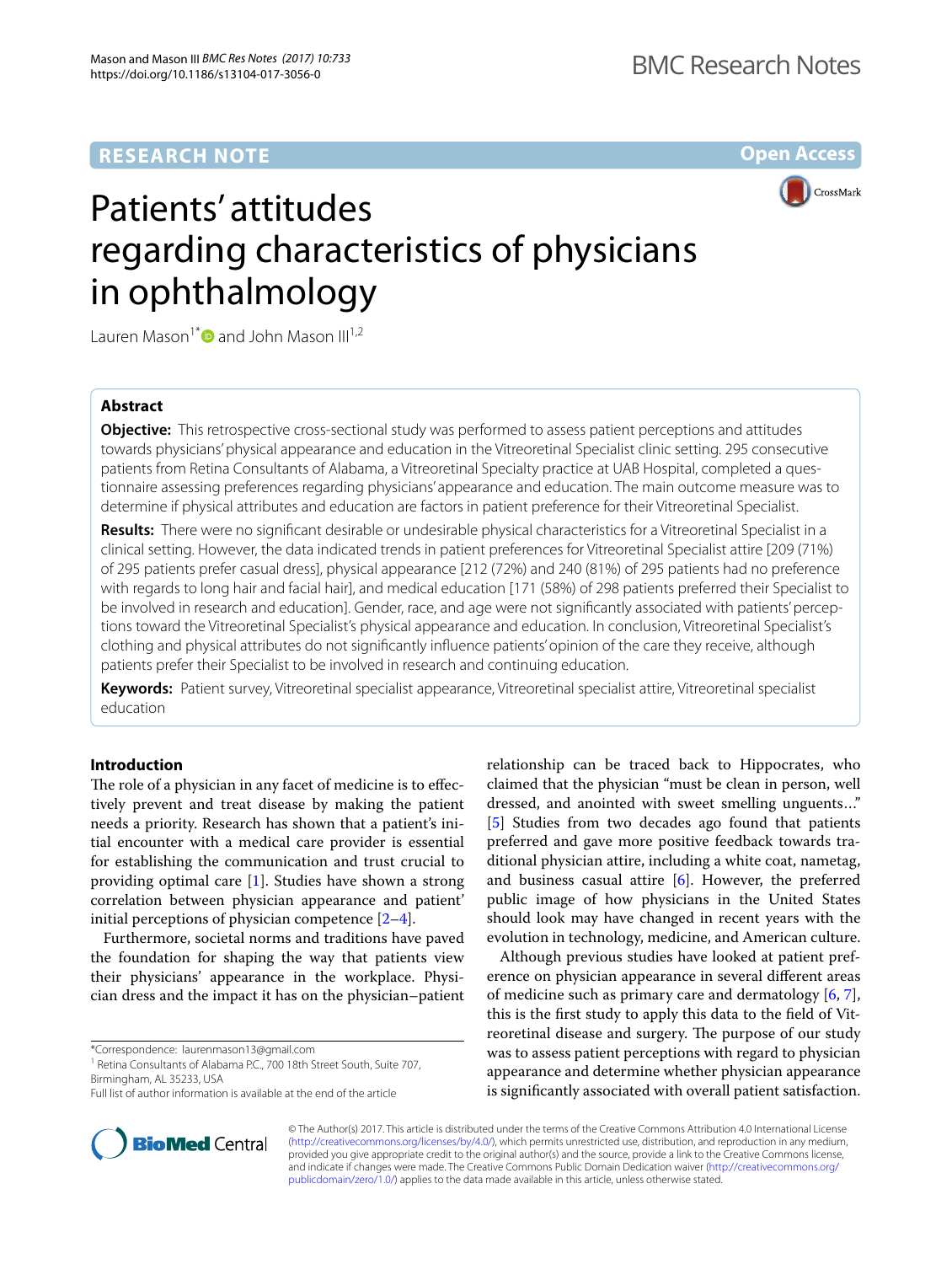# **Main text**

## **Methodology**

Institutional Review Board (IRB) approval and informed consent was obtained prior to collection of patient data from the University of Alabama-Birmingham IRB. 295 consecutive patients participated in a cross-sectional survey assessing preferences for desirable and undesirable characteristics for their Vitreoretinal Specialist. The study took place over 9 months, from March to December 2015, at Retina Consultants of Alabama at UAB Hospital. Each patient completed the written survey in the physician's office prior to the examination. No physicians or investigators were present while the survey was administered in the waiting room. No patients were excluded. Sample size was determined by the UAB statistical department using 95% confdence level and a standard deviation of 0.5. Gender, race, and age were the demographic traits taken into account.

Based on previous literature regarding patient preferences for their physician  $[1–7]$  $[1–7]$  $[1–7]$ , a cross sectional written survey was created at Retina Consultants of Alabama. Participants were asked a series of nine questions, each comprising a diferent physical attribute associated with physician appearance. Each question assessed which characteristics patients prefer in a physician with regards to attire, physical features, age, and medical training.

For attire, participants reported that characteristics were desirable, undesirable, or no preference. Patient preference for traditional white coat or casual dress, preference for dress shoes or casual shoes, and presence of a nametag were recorded. Negative patient views of physical features such as long hair, facial hair, and visible tattoo or piercings was also evaluated, as well as a preferred physician age range. Patients were asked if they had a preference for where the physician did their medical training, and if the physician is involved in medical research. Each question was selected because of its use in previous research evaluating patient preference for physician characteristics and appearance.

A total of 295 patients completed the survey (Table [1](#page-1-0)) for patient preference regarding Vitreoretinal Specialist appearance. 134 males and 161 females participated in the study. Of the 295 patients, 228 were Caucasian, 64 were African American, and 3 were Native American. Mean patient age was 66 (range 55–75).

Chi square analysis was performed to determine if a correlation exists between patients' demographic characteristics (gender, race, and age) and patient preferences for physician appearance. Cross tabulation analysis of questionnaire responses revealed that patient demographics do not independently contribute to statistically signifcant patient preferences with regard to attire,

#### <span id="page-1-0"></span>**Table 1 The questionnaire**

# **Questions**

- a. White coat
- b. Formal suit and tie
- c. Semiformal d. Casual
- e. Scrubs
- f. Jeans
- g. No preference
- 2. What shoes do you prefer your Ophthalmologist to wear?
- a. Dress shoes
- b. Sneakers
- c. Clogs
- d. Sandals
- e. No preference
- 3. Do you prefer a nametag?
- 4. Do you have a negative view of long hair?
- 5. Do you have a negative view of facial hair?
- 6. Do you have a negative view of visible tattoos or body piercings?
- 7. Do you have a preferred age range?
- a. 30–39
- b. 40–49
- c. 50–59
- d. 60–69
- e. No preference

8. Do you care where your Ophthalmologist did their medical training?

9. Do you care if your Ophthalmologist is involved in medical research?

physical characteristics, or training associated with their Vitreoretinal Specialist.

#### **Results**

Patients' exhibited variability regarding their Vitreoretinal Specialist's attire. Only 83 (28%) of 295 patients preferred a traditional white coat, while an overwhelming 210 (71%) of 295 patients preferred casual dress, scrubs, jeans, or had no preference for physician attire. There was no signifcant correlation between patient demographics (gender and race) and preference for Vitreoretinal Specialist's attire ( $p = 0.60$ ,  $p = 0.13$ ) (Table [2](#page-2-0)). 207 (70%) of 295 patients showed no shoe preference for their Vitreoretinal Specialist, while 230 (78%) of 295 patients prefer their Vitreoretinal Specialist to wear a nametag.

Physical attributes such as hair length, facial hair, and visible tattoos and body piercings were included in the questionnaire. 212 (72%) of 295 patients did not have negative views associated with long hair in their physician. However, men were more likely to be ofended by longer hair than women were, although not statistically significant ( $p = 0.13$ ). Race showed no effect on patient preference for Vitreoretinal Specialist hair length  $(p = 0.98)$ . With regards to facial hair, 239 (81%) of 295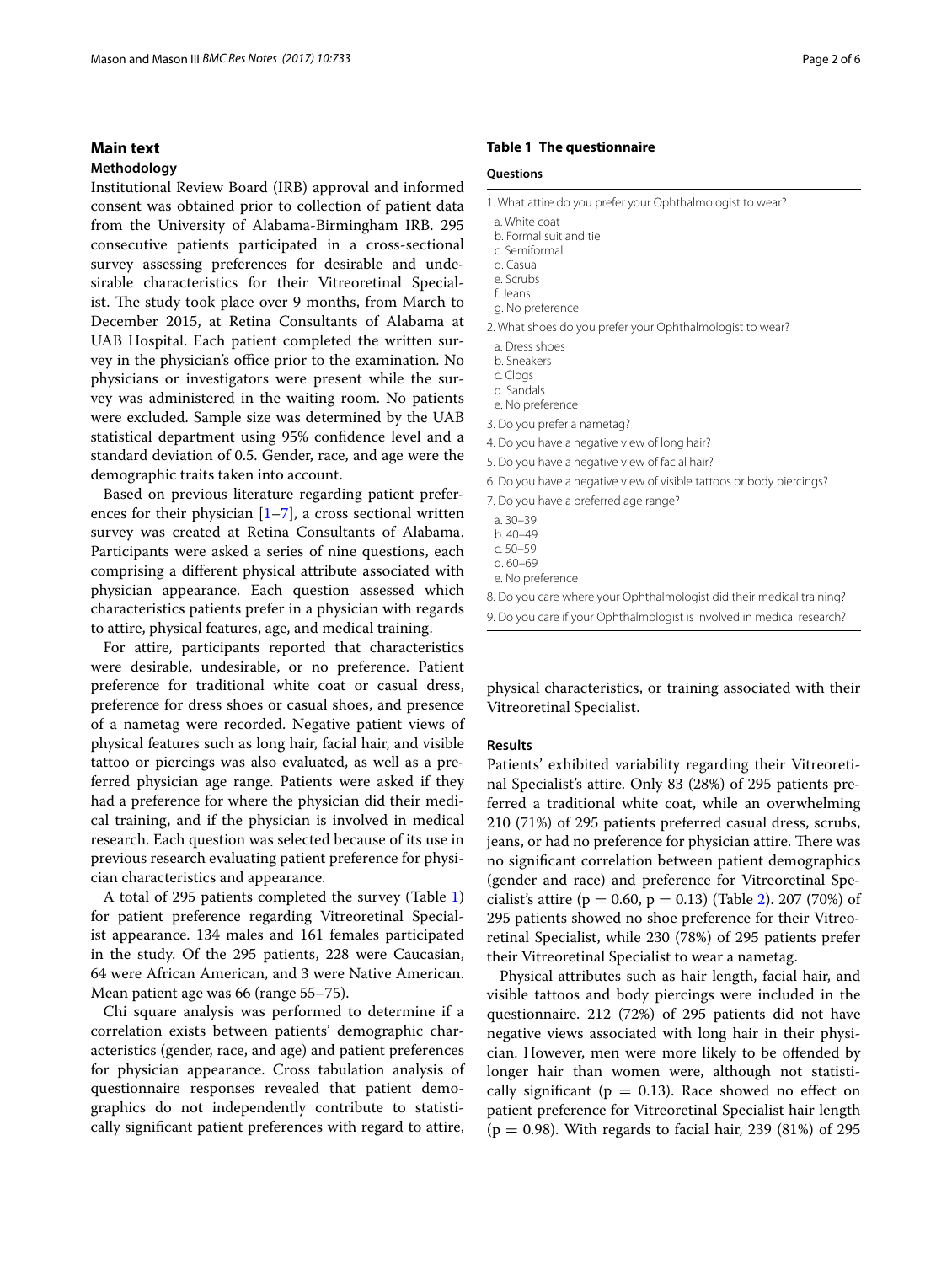# **Gender (Males n = 134; Females n = 161) p value Male Female** Q-1 (prefer traditional white coat) 0.599 Yes 39 (29%) 43 (27%) No 89 (67%) 106 (67%) No preference 10 (6%)  $5(4\%)$  10 (6%) Q-2 (prefer dress shoes) 0.487 Yes 28 (21%) 32 (20%) No 15 (9%) 15 (9%) 15 (9%) No preference 114 (71%) 114 (71%) Q-3 (prefer nametag) 0.584 Yes 103 (77%) 128 (80%) No  $31 (23%)$   $33 (20%)$ Q-4 (negative view of long hair) 0.13 Yes 44 (33%) 40 (25%) No 90 (67%) 121 (75%) Q-5 (negative view of facial hair) 0.792 Yes 25 (19%) 32 (20%) No 109 (81%) 129 (80%) Q-6 (negative view of tattoos/piercings) 0.521 Yes 80 (60%) 102 (63%) No 54 (40%) 59 (37%) Q-7 (preferred age range) 0.953 Yes 33 (25%) 39 (24%) No 101 (75%) 122 (76%) Q-8 (preference where MD trained) 0.566 Yes 69 (43%) 69 (43%) 69 (43%) 69 (43%) 69 (43%) No 81 (60%) 81 (60%) 92 (57%) Q-9 (preference if MD does research) 0.726 Yes 77 (57%) 94 (58%) No  $2(1\%)$  4 (2%) No preference 62 (40%) 62 (40%) 62 (40%) 62 (40%) 62 (40%) 62 (40%) 62 (40%) 62 (40%) 62 (40%) 62 (5 Yes 55 (25%) 26 (41%) 1 (33.3%) No 159 (70%) 35 (56%) 36 (56%) 1 (33.3%) No preference 12 (5%) 2 (3%) 2 (3%) 2 (3%) 1 (33.3%) Q-2 (prefer dress shoes) 0.799 Yes 44 (19%) 15 (23%) 1 (33.3%) No 23 (10%) 6 (10%) 6 (10%) 6 (10%) 1 (33.3%) No preference 161 (71%) 1 (33.3%) 43 (67%) 1 (33.3%)

# <span id="page-2-0"></span>**Table 2 Demographic features of responding patients (gender and race)**

| <b>TIO DICICILILE</b>               |           | JJ (TI /U)              | $UZ$ (TV /V)           |         |
|-------------------------------------|-----------|-------------------------|------------------------|---------|
| Race                                | Caucasian | <b>African American</b> | <b>Native American</b> | p value |
| Q-1 (prefer traditional white coat) |           |                         |                        |         |
| Yes                                 | 55 (25%)  | 26 (41%)                | $1(33.3\%)$            |         |
| No                                  | 159 (70%) | 35 (56%)                | $1(33.3\%)$            |         |
| No preference                       | 12 (5%)   | 2(3%)                   | $1(33.3\%)$            |         |
| Q-2 (prefer dress shoes)            |           |                         |                        |         |
| Yes                                 | 44 (19%)  | 15 (23%)                | $1(33.3\%)$            |         |
| No                                  | 23 (10%)  | $6(10\%)$               | $1(33.3\%)$            |         |
| No preference                       | 161 (71%) | 43 (67%)                | $1(33.3\%)$            |         |
| Q-3 (prefer nametag)                |           |                         |                        | 0.0578  |
| Yes                                 | 172 (75%) | 57 (89%)                | 2(66.7%)               |         |
| <b>No</b>                           | 56 (25%)  | 7(11%)                  | $1(33.3\%)$            |         |
| Q-4 (negative view of long hair)    |           |                         |                        |         |
| Yes                                 | 65 (29%)  | 18 (28%)                | $1(33.3\%)$            |         |
| No                                  | 163 (71%) | 46 (72%)                | 2(66.7%)               |         |
|                                     |           |                         |                        |         |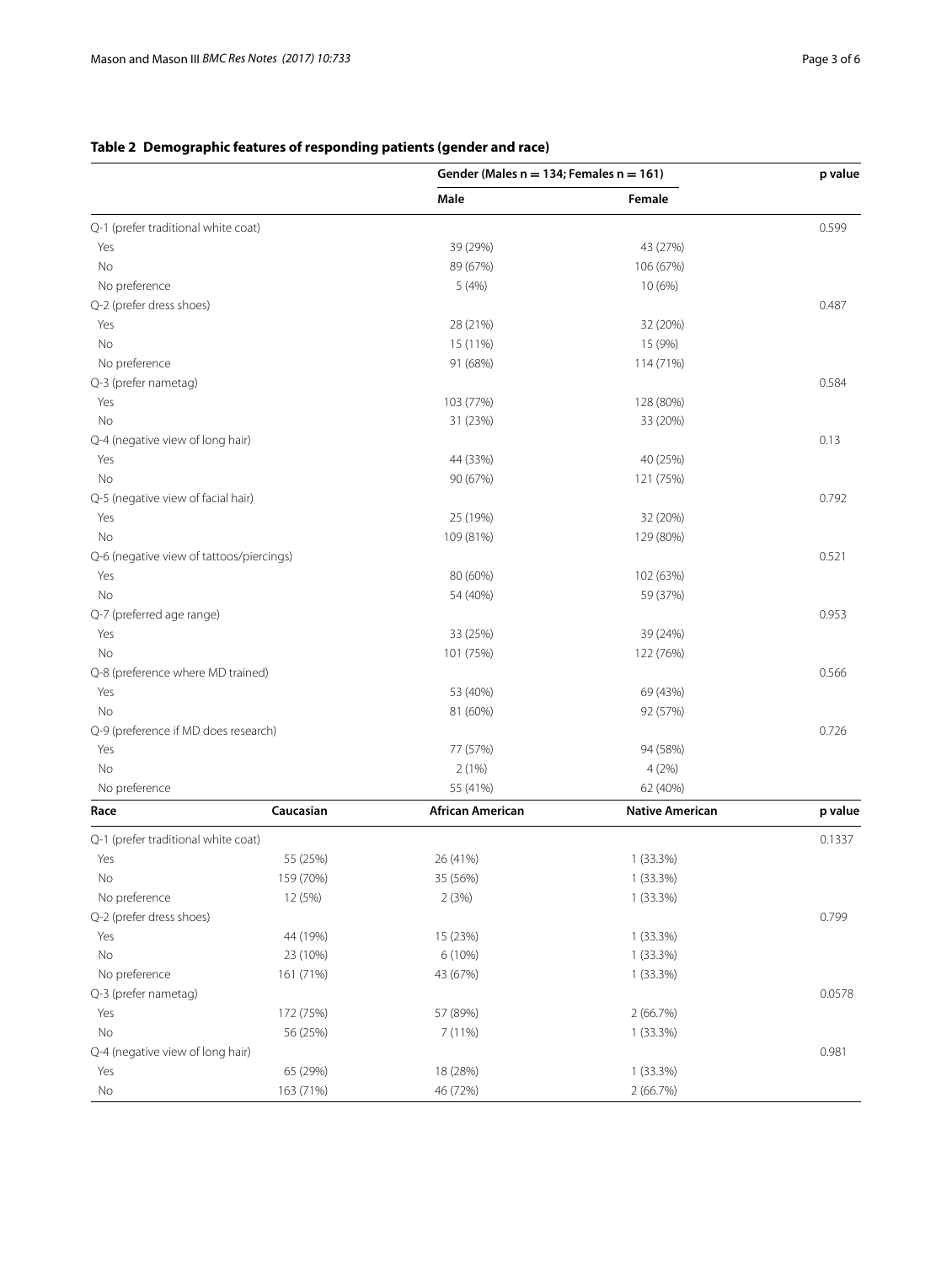| Race                                     | Caucasian | African American | <b>Native American</b> | p value |
|------------------------------------------|-----------|------------------|------------------------|---------|
| Q-5 (negative view of facial hair)       |           |                  |                        |         |
| Yes                                      | 38 (17%)  | 18 (28%)         | $1(33.3\%)$            |         |
| No.                                      | 190 (83%) | 46 (72%)         | 2(66.7%)               |         |
| Q-6 (negative view of tattoos/piercings) |           |                  |                        |         |
| Yes                                      | 148 (65%) | 32 (50%)         | 2(66.7%)               |         |
| No.                                      | 80 (35%)  | 32 (50%)         | $1(33.3\%)$            |         |
| Q-7 (preferred age range)                |           |                  |                        |         |
| Yes                                      | 52 (23%)  | 19 (30%)         | $1(33.3\%)$            |         |
| No.                                      | 176 (77%) | 45 (70%)         | 2(66.7%)               |         |
| Q-8 (preference where MD trained)        |           |                  |                        |         |
| Yes                                      | 91 (40%)  | 30 (47%)         | $1(33.3\%)$            |         |

No 137 (60%) 34 (53%) 34 (53%) 2 (66.7%)

Yes 129 (57%) 40 (63%) 2 (66.7%) No 6 (0%) 5 (2%) 1 (2%) 6 (0%) No preference  $94 (41\%)$  23 (36%) 1 (33.3%)

# **Table 2 continued**

The actual number represents each participant's response to the question, while the parenthesis gives the percentage of responses to the question

Q-9 (preference if MD does research) 0.579

patients did not have negative views associated with physician facial hair. Demographic factors (gender and race) did not play a role in determining preference for Vitreoretinal Specialist facial hair ( $p = 0.79$ ,  $p = 0.1$ ). With regards to visible tattoos and piercings, 183 (62%) of 295 patients reported that they did not have negative views associated with visible body markings and piercings. However, demographic factors (gender and race) played no substantial role in determining patient views of their Vitreoretinal Specialist having tattoos and piercings ( $p = 0.52$ ,  $p = 0.09$ ). Furthermore, slightly younger patients were overall more accepting towards long hair and visible tattoos and piercings compared to those who were older (60 years old vs 70 years old), although not statistically signifcant.

As it pertains to medical training and furthering education of their Vitreoretinal Specialist, 174 (59%) of 295 patients reported having no preference where the physician did their medical training. Demographic factors (gender and race) had no signifcant efect on patient preference of their Vitreoretinal Specialists training  $(p = 0.566, p = 0.583)$ . 171 (58%) of 295 patients prefer their medical care provider to be involved in current medical research (Table [3](#page-3-0)). There was no significant correlation between demographic factors (gender and race) and patient preference for their Vitreoretinal Specialist's continued education ( $p = 0.73$ ,  $p = 0.58$ ).

## **Discussion**

Regarding attire, in our study only 83 (28%) of 295 patients preferred a traditional white coat, while an

#### <span id="page-3-0"></span>**Table 3 Responses to survey questions**

| Males n = 134; Females<br>n = 161                   | Yes       | No                         | No preference      |
|-----------------------------------------------------|-----------|----------------------------|--------------------|
| Q-1 (prefer traditional white<br>coat)              |           | 82 (28%) 195 (67%) 15 (5%) |                    |
| Q-2 (prefer dress shoes)                            | 60 (20%)  |                            | 30 (10%) 205 (70%) |
| Q-3 (prefer nametag)                                | 231 (78%) | 64 (22%)                   | 0                  |
| Q-4 (negative view of long hair)                    | 84 (28%)  | 211 (72%)                  | $\Omega$           |
| Q-5 (negative view of facial hair)                  | 57 (19%)  | 238 (81%)                  | $\Omega$           |
| Q-6 (negative view of visible<br>tattoos/piercings) |           | 182 (62%) 113 (38%)        | 0                  |
| Q-7 (preferred age range)                           |           | 72 (24%) 223 (76%)         | $\Omega$           |
| Q-8 (preference where MD<br>trained)                |           | 122 (41%) 173 (59%)        | 0                  |
| Q-9 (preference if MD does<br>research)             | 171 (58%) | 6(2%)                      | 118 (40%)          |

The actual number represents each participant's response to the question, while the parenthesis gives the percentage of responses to the question

overwhelming 210 (71%) of 295 patients preferred casual dress, scrubs, jeans, or had no preference for physician attire. This finding is important because previous studies in diferent areas of medicine have shown that patients prefer their physician to wear a traditional white coat. Our study difers in that Vitreoretinal Specialists are not preferred by patients to wear a white coat. For example, Keenum et al. found that in a family practice setting, patients prefer a traditionally dressed physician as opposed to a physician who is dressed casually. Their fndings suggest that a family practice provider wear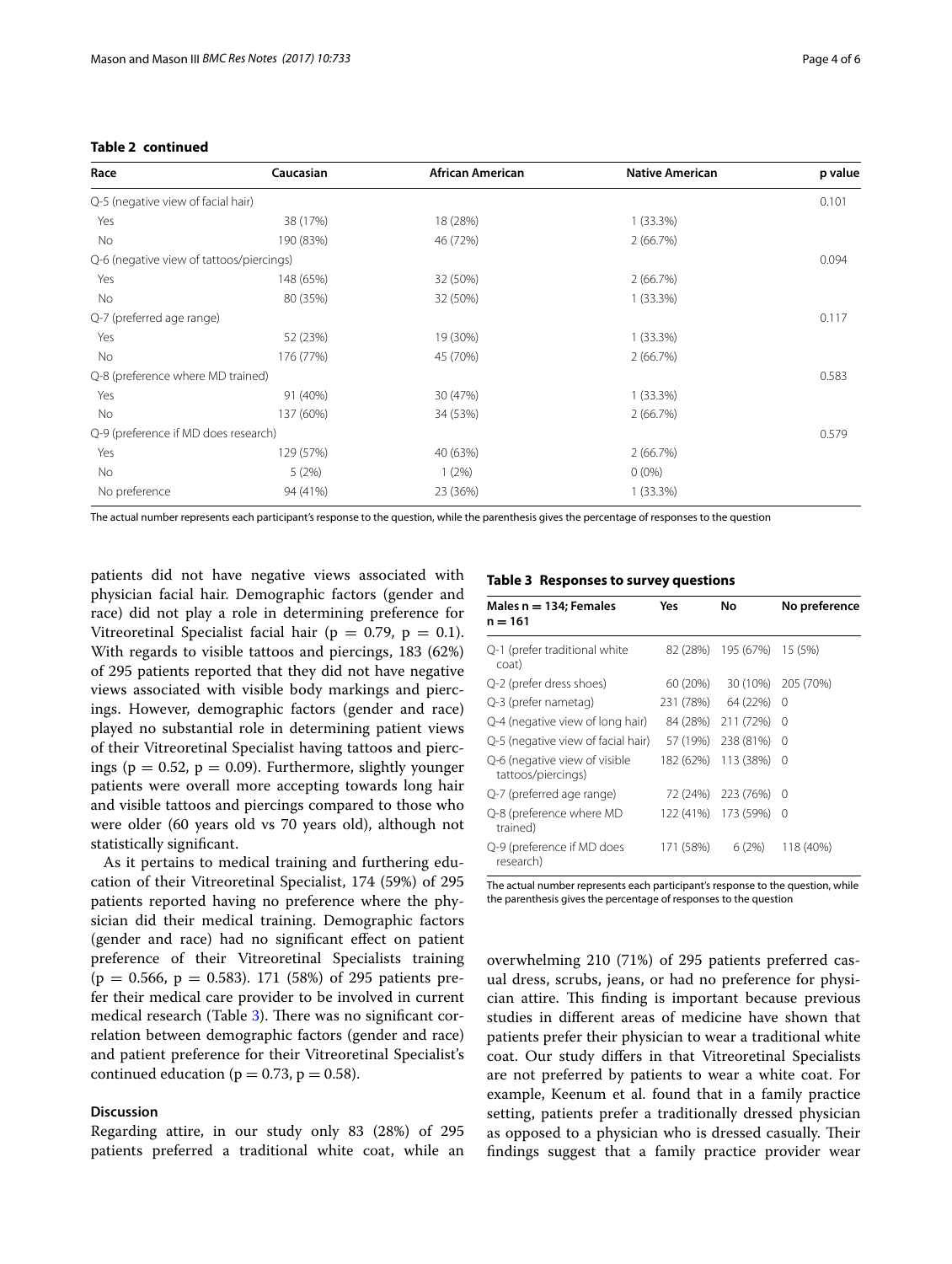a nametag, white coat, and should avoid wearing clogs, sandals, and jeans in order to obtain highest patient care [[6\]](#page-5-4). Kanzler et al. found similar results in a dermatologic practice setting, claiming dermatologists should wear a name badge, white coat, and dress shoes in the clinical setting when consulting with patients. Casual dress, jeans, scrubs, and tennis shoes were noted to be undesirable characteristics found by patients, and are to be avoided in the clinic setting [[7\]](#page-5-5). In an internal medicine setting, Rehman et al. found that respondents overwhelmingly favor physicians in professional attire with a white coat (76.3%,  $p = 0.0001$ ). Patients reported that they were signifcantly more willing to share social, sexual, and psychological problems with the physician who is professionally dressed ( $p = 0.0001$ ), suggesting that wearing professional dress while consulting with a patient may favorable infuence trust and confdence building [\[8](#page-5-6)]. Our results reveal that the majority of patients showed no preference regarding traditional physician attire, white coat, or certain physical characteristics for their Vitreoretinal Specialist in a Vitreoretinal practice setting. These results compare favorably with a surgical study done by Edwards et al. that suggests that surgeons' clothing does not signifcantly infuence patient's opinion of the care they receive, and that patients do not have a preference for white coats or more traditional surgical attire [\[9](#page-5-7)].

As it pertains to physical appearance, including hair length, facial hair, and tattoos and piercings, there was no statistically signifcant efect on patient preference and perception of their Vitreoretinal Specialist with regards to these characteristics. Facial hair did not have an efect on patient's perception, as 236 (80%) of 295 patients reported having no negative views of Vitreoretinal Specialists with facial hair, while 212 (72%) of 295 patients did not report negative feelings towards their Vitreoretinal Specialist having long hair. This finding is markedly diferent from previous literature in the feld of dermatology. Kanzler et al. found that in a dermatologic practice, to best serve their patients, long hair should be avoided in the clinical setting during a consultation  $[7]$  $[7]$ . This suggests that in a Vitreoretinal Specialist setting, patients are more focused on the quality of their eye care, rather than a physical characteristic of their physician. With regards to tattoos and piercings, previous studies have shown that tattoos and piercings adversely affect confidence rates of patients. Johnson et al. reported that visible tattoos and piercings on a medical care provider directly afect patients' perception and trust of the provider's capabilities. Tattooed physicians were given lower confdence ratings by patients, while patients reported greater levels of discomfort around physicians with visible facial piercings  $[10]$  $[10]$ . This does not support the results of our study, which showed that 183 (62%) of 295 patients did not report a negative view of a Vitreoretinal Specialist with visible tattoos and piercings.

With regards to medical training and furthering education of their Vitreoretinal Specialist, 175 (59%) of 295 patients reported having no preference where the physician did their medical training, whereas 171 (58%) of 295 patients prefer their Vitreoretinal Specialist to be involved in current medical research. Abghari et al. reported no signifcant correlation between patient demographics and importance placed on the educational background of their physician in an orthopedic clinic setting. The study confrmed that patient perceptions of their orthopedic surgeon seem to be based exclusively on the quality of education and experience of their physician [\[11\]](#page-5-9). Farquharson et al. highlights the importance of the continued education of a physician and the value of participation in medical research. Continued education through research fosters lessons in teamwork, respect for routine, sharpens judgement, and can ultimately cultivate appreciation for a crucial aspect of medicine necessary for the advancement of healthcare [[12](#page-5-10)]. Our Vitreoretinal study results confrm these trends in patient preference for research involvement and continued education for surgeons.

# **Conclusions**

This is the first study to evaluate the significance between Vitreoretinal Specialist attributes and patient preference in the feld of Vitreoretinal disease and surgery. Attire and physical characteristics do not signifcantly infuence a patient's opinion of their Vitreoretinal Specialist. Patients do not have a strong preference for white coats and traditional clinical attire, as the majority of patients have no preference for what their Vitreoretinal Specialist is wearing. With regards to medical training, patients do not show a preference for where their Vitreoretinal Specialist trained. However, data shows that patients value the Vitreoretinal Specialist who participates in continuing education and research. Additional patient surveys in the feld of subspecialty surgery may further defne patient preferences for their surgical subspecialist.

## **Limitations**

There are several limitations in our study consistent with a survey of patients and the potential bias inherent in a survey. We cannot exclude that the potential lack of statistical signifcance in some aspects of the questionnaire may be due to insufficient participants required to find statistical power. We did not evaluate level of education and income, and 227 (77%) of 295 patients surveyed within our sample were Caucasian. Our study may have difered from previous studies with regards to patient demographics, as well as regional preferences. However, we believe that our large sample size can lead to statistically valid conclusions.